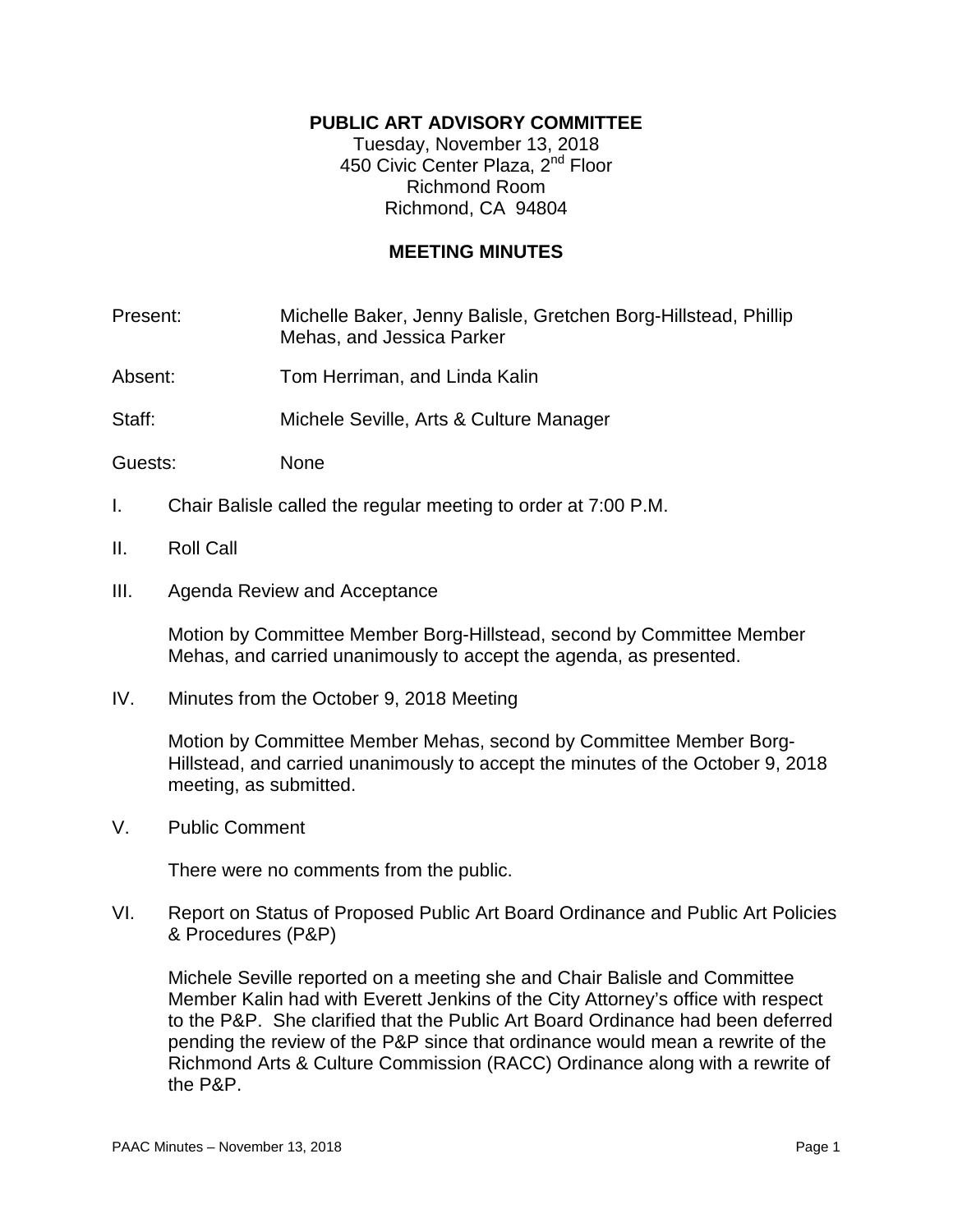Ms. Seville advised that Mr. Jenkins had requested a meeting she would attend with Katy Curl, Library and Cultural Services Director, and Richard Mitchell and Lina Velasco of the Planning Department to discuss the P&P, how Planning and the PAAC would interact with new private development projects, whether or not the PAAC should be separate from the RACC, and more interaction with the Planning Department.

Chair Balisle explained that Mr. Jenkins had been receptive to the concerns expressed that the PAAC's opinions had been ignored internally, tasks were not able to be completed, the different roles of the PAAC and the RACC needed to be clarified, and the importance of the Public Art Board Ordinance. PAAC members had discussed why it was important not to break apart the P&P, stressed the experience of the membership, its reporting structure, and whether legal counsel could attend PAAC meetings. Mr. Jenkins had offered an action plan when moving forward to make the reporting structure and institution be able to complete tasks in an effective manner and get beyond the current impasse.

Ms. Seville stated the next step would be the meeting and open discussion with the Planning Department.

VII. Discussion on Adding New Artists to the Artists Roster

Committee Member Parker reported that a TO DO list had been created to identify the Artists Roster and why it was important to sign up. She encouraged comments from the PAAC, and in response to a question described what could be done to capture a complete list of Richmond artists.

Committee Member Baker pointed out that the statement in the second paragraph that "developers now must hire artists" would only apply if developers chose that path. She volunteered to make edits to the Artists Roster after all comments and recommendations had been submitted.

Ms. Seville stated that a résumé or CV should be encouraged and the language noting that it was optional should be reconsidered; pointed out the repeated use of the word Dropbox in the first sentence under Instructions; and suggested the reference to the "passing" of Richmond's Percent for Art in Private Development Ordinance should be changed to *approval* of the ordinance. With the edits from the PAAC, she would place the Artists Roster TO DO list on City letterhead and add social media links at the bottom.

Committee Member Parker recommended a listed website for more information, a test run of the system prior to going public, the discussion of a possible enewsletter, and assistance to accommodate the initial responses. She would work to set up an automatic response system, and anticipated going live in January 2019.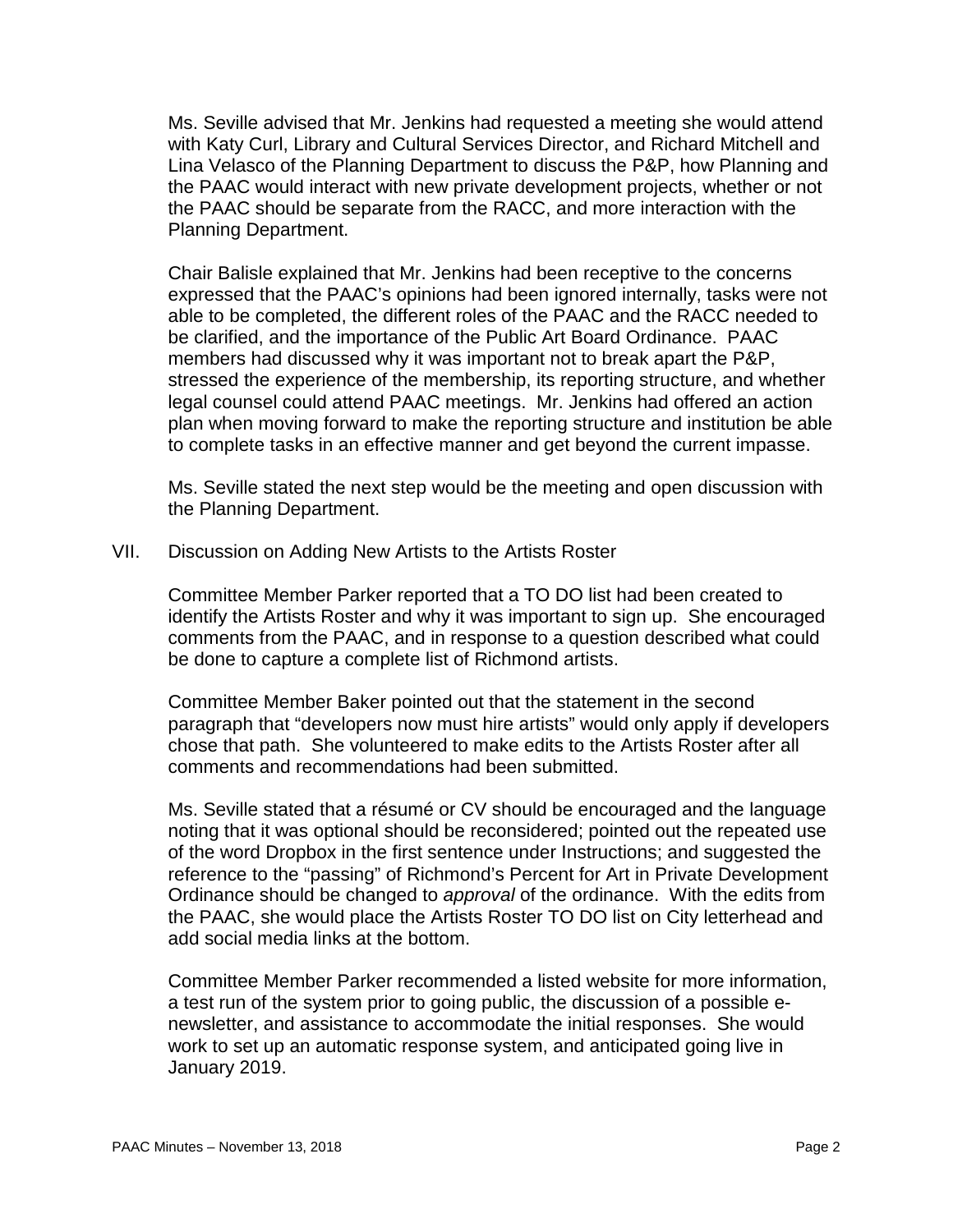VIII. Report on New Developer Handout Materials Including Brochure Update

Ms. Seville offered her responses to the text of the Public Art Brochure and stated she had shown the changes to Ms. Curl who had accepted them.

The PAAC reviewed the recommended changes and Chair Balisle advised that she would submit the changes to Committee Member Kalin for her review and approval, and would work with Ms. Seville to complete the brochure.

IX. Discussion of Website Creation for Arts & Culture

Committee Member Baker suggested integrating the PAAC information by updating an existing website, especially since there were multiple sites related to the PAAC and RACC, some of which were clearly out of date. She suggested the RACC would also have to be involved in updating the website under the PAAC section.

Ms. Seville explained that the IT Department would plug in (cut and paste) whatever information the PAAC wanted to include, and clarified that the Planning Department website would link to the necessary documents on the PAAC website.

The PAAC decided to clean up the existing website as a priority, with ongoing discussion through a monthly agenda item, and set up a website group with the RACC to include Melissa Kirk and Antonio Tamayo from the RACC.

X. Discussion of Percent for Art in Private Development Planning Department Presentation

Chair Balisle presented the plan for the PAAC's presentation to the Planning Department on the Percent for Art in Private Development Ordinance. She outlined the content of the proposed presentation and Ms. Seville described what had occurred with the Planning Department to date on the subject. The PAAC expressed a desire to encourage as many planning staffers to attend the presentation as possible, and even suggested that a member of planning staff serve on or attend PAAC meetings at least quarterly. The hour presentation was recommended to be scheduled at the end of January 2019, on a Friday after 12:30 P.M. in the Richmond Room.

XI. Status Report of Existing/Future CIP Projects and Private Development Projects

Ms. Seville advised there were no updates to existing or future CIP projects and nothing had been confirmed under private development projects.

XII. Proposal for Public Art Tour

Ms. Seville reported that she had invited the City Manager to take a public art